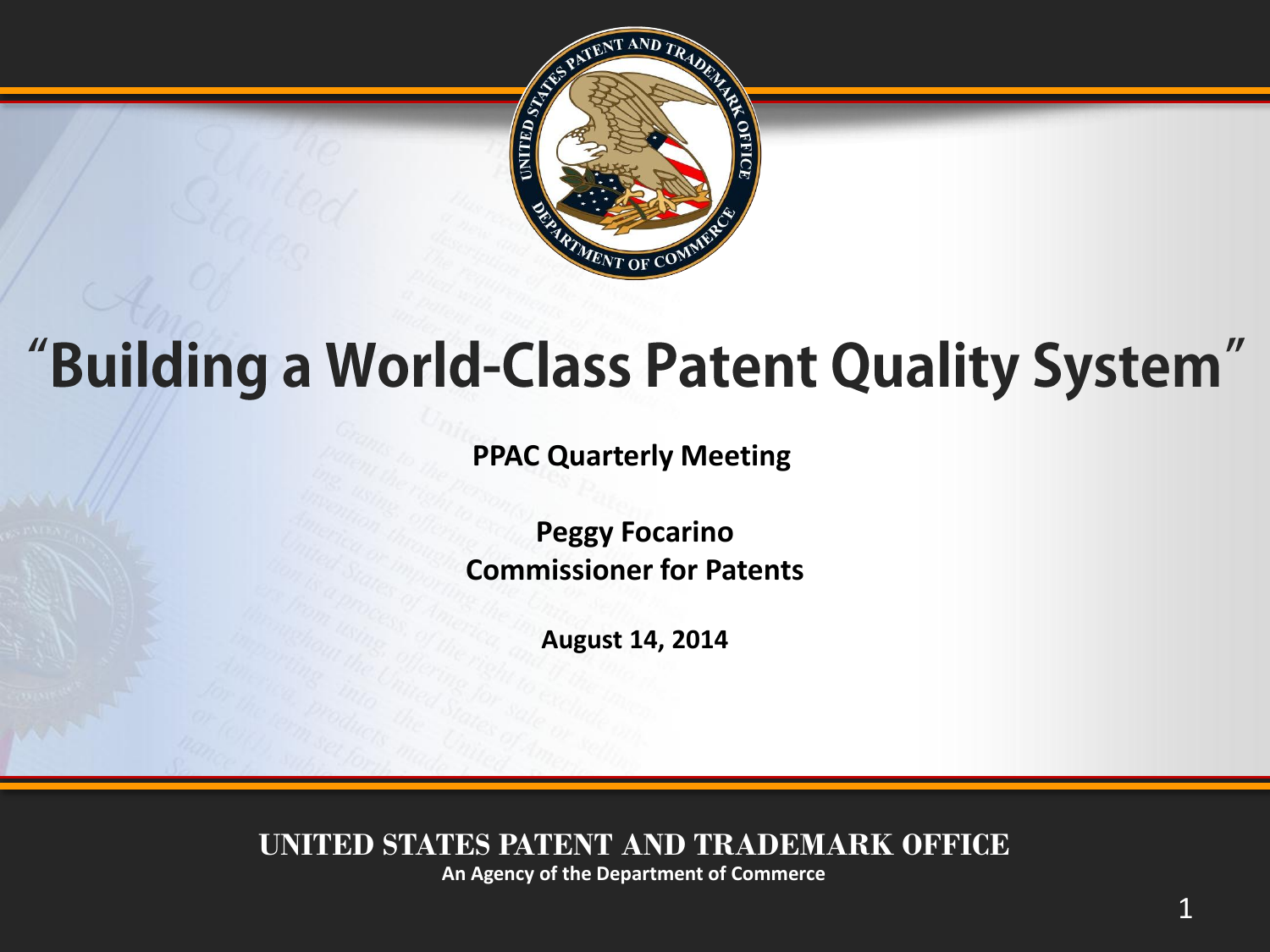

# Patents Quality Team

Lead: Peggy Focarino

– Debbie Cohn (TMs)

**An agency of the Department of Commerce**

- Sarah Harris (OGC)
- Fred Steckler (OCAO)
- David Chiles (OCIO)
- Andy Faile (Patents)
- Bruce Kisliuk (Patents)
- Drew Hirshfeld (Patents)
- Mark Powell (Patents)
- Ajay Kundaria (Office of the U/S)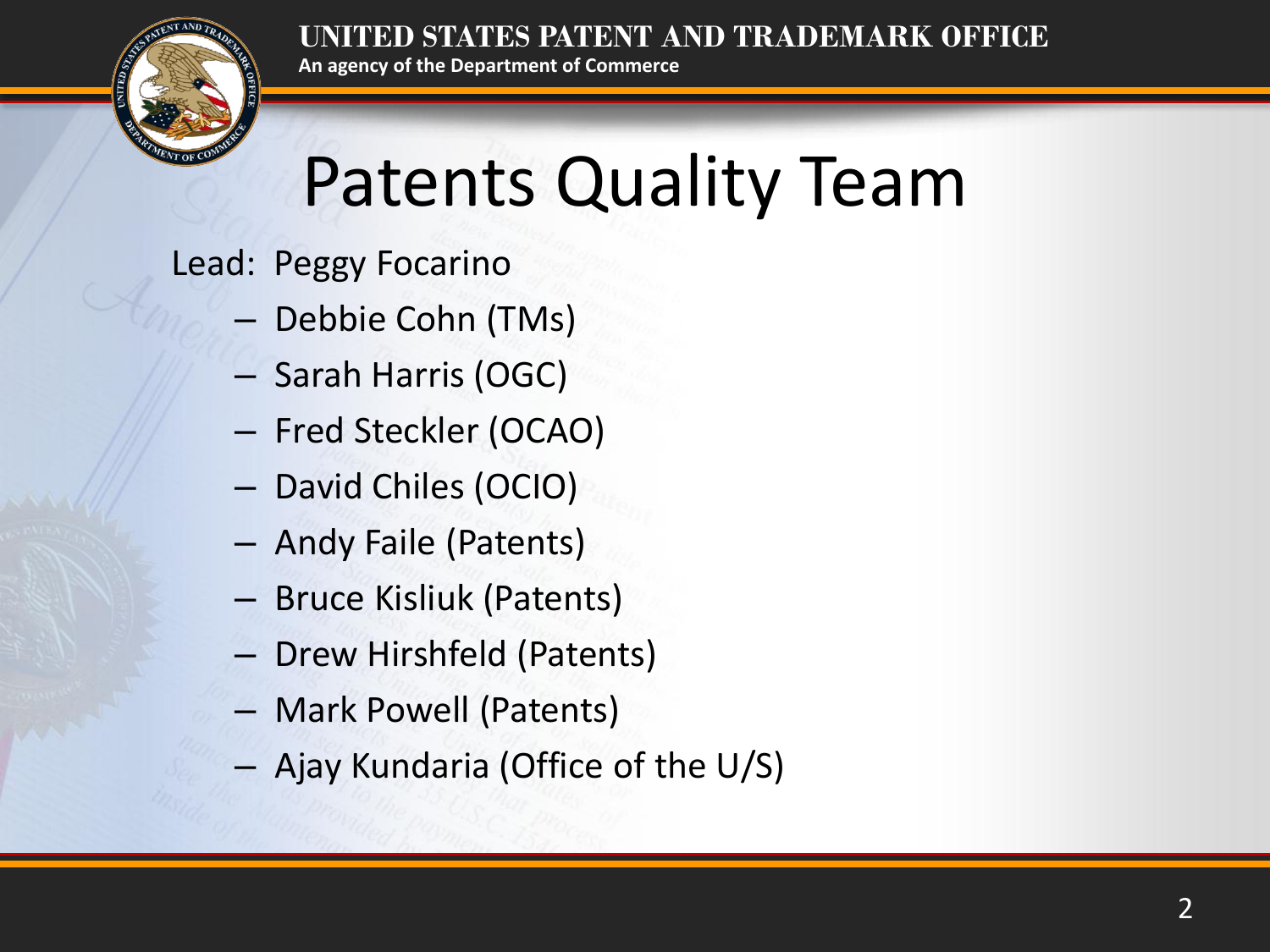

#### **Leading in Quality Excellence:** *"Every Interaction Counts"*

*Unique opportunity to increase dedication to quality excellence:*

- America Invents Act (AIA) creates a sustainable funding model that allows us to set fees and recover costs with an ability to keep in place and plan longterm initiatives
- We are approaching optimal steady state pendency
- Users want their fees to fund investments in system improvements
- Increased visibility and recognition of the importance of Intellectual Property (IP) to our economy and a growing global IP focus

*Intellectual property (IP)-intensive industries support at least 40 million jobs and contribute more than \$5 trillion dollars to, or 34.8 percent of, U.S. gross domestic product (GDP)*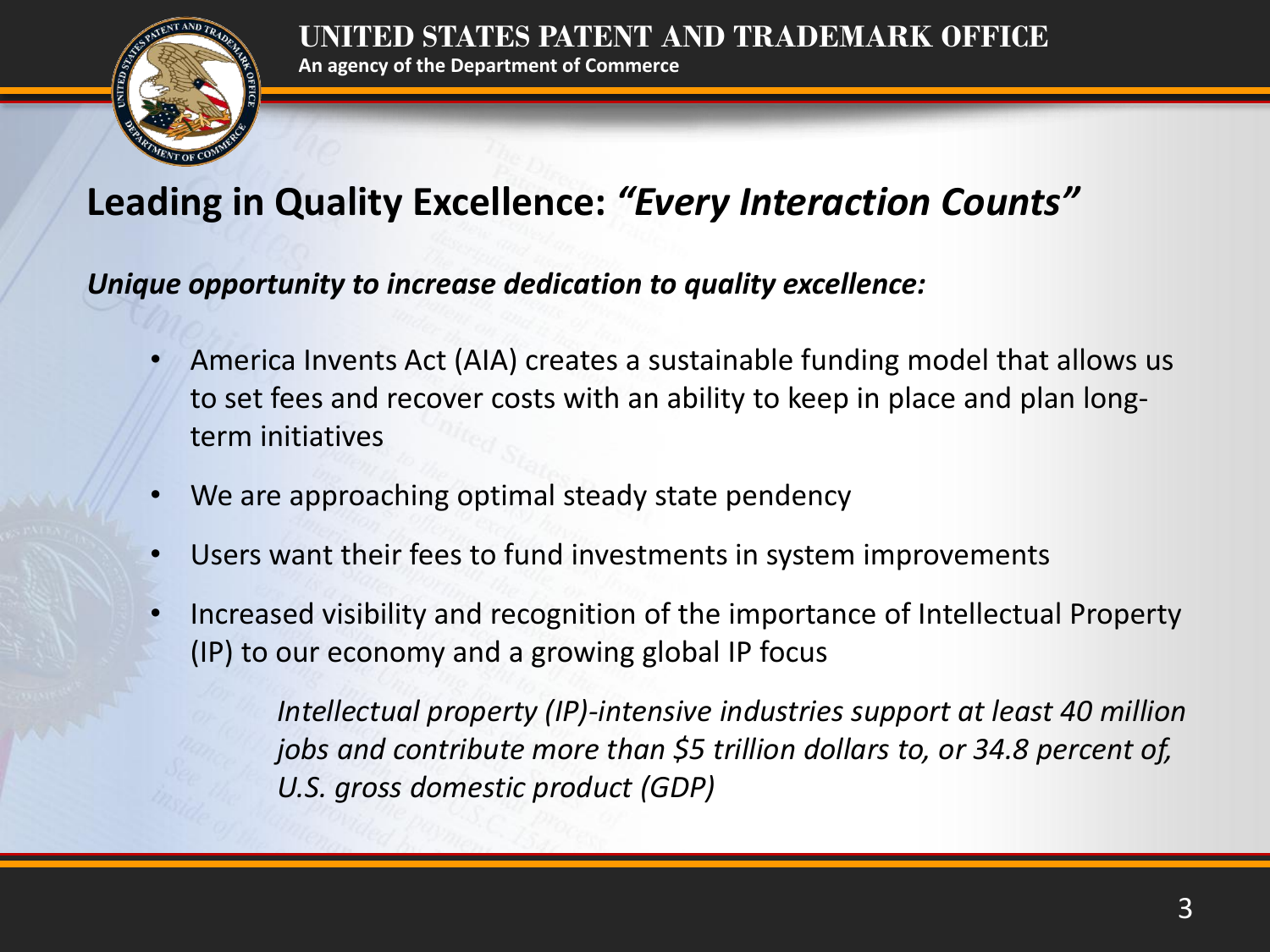

#### **Leading in Quality Excellence:** *"Every Interaction Counts"*

**An agency of the Department of Commerce**

**There are three main areas of focus:**

- I. Provide the best work products and services at every stage of the patent process
- II. Improve the customer experience with an emphasis on excellent customer service
- III. Engage the public in partnership to educate and seek input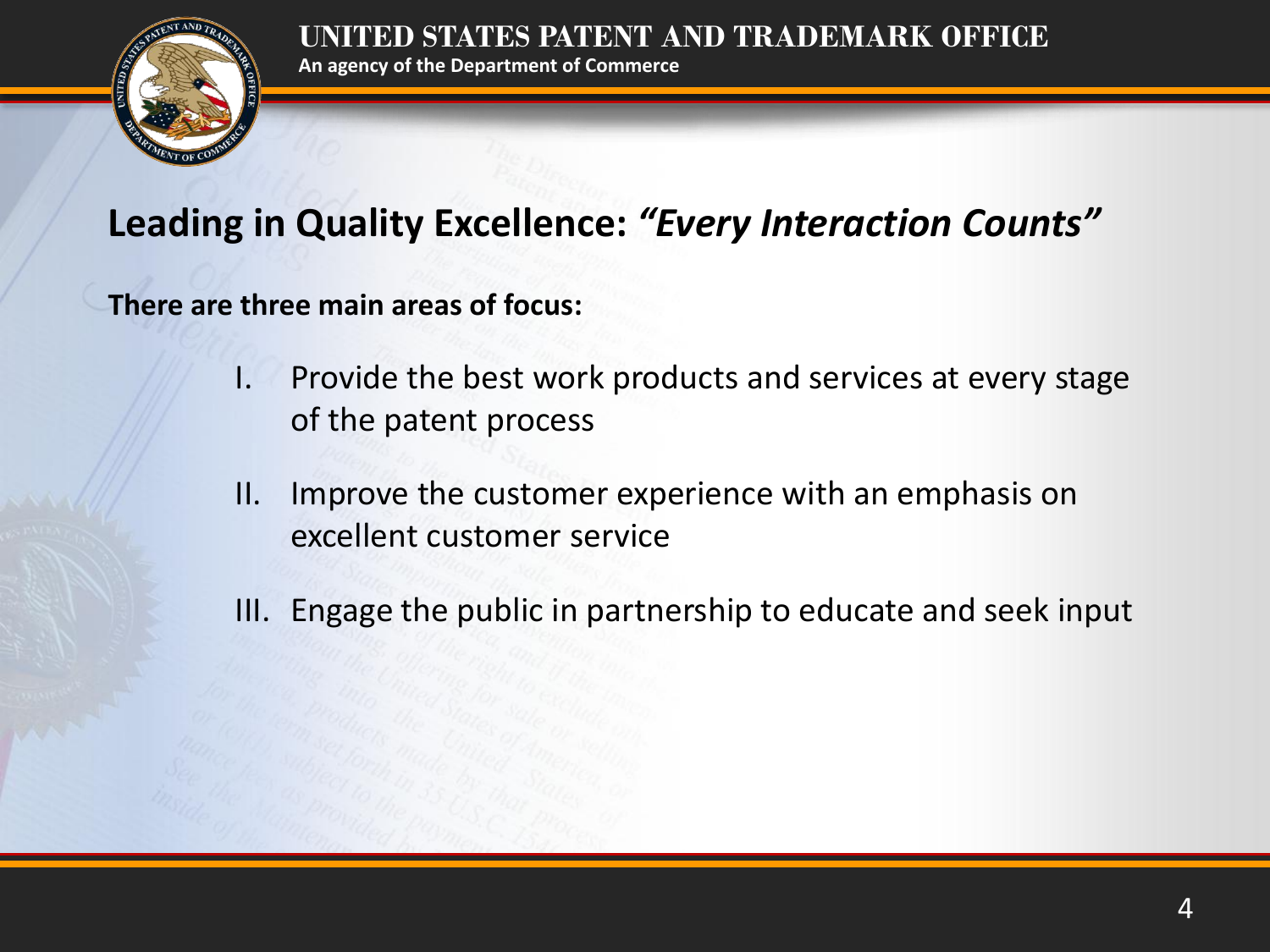

### **I. Provide the best work products and services possible**

**An agency of the Department of Commerce**

- A. Expand and refine Examiner training and guidance
- B. Enhance search for and access to Prior Art
- C. International Work sharing & Improvements to Application Submissions
- D. Measuring Quality
- E. Leveraging "Big Data" and Analytics
- F. Other new initiatives responsive to idea brainstorming sessions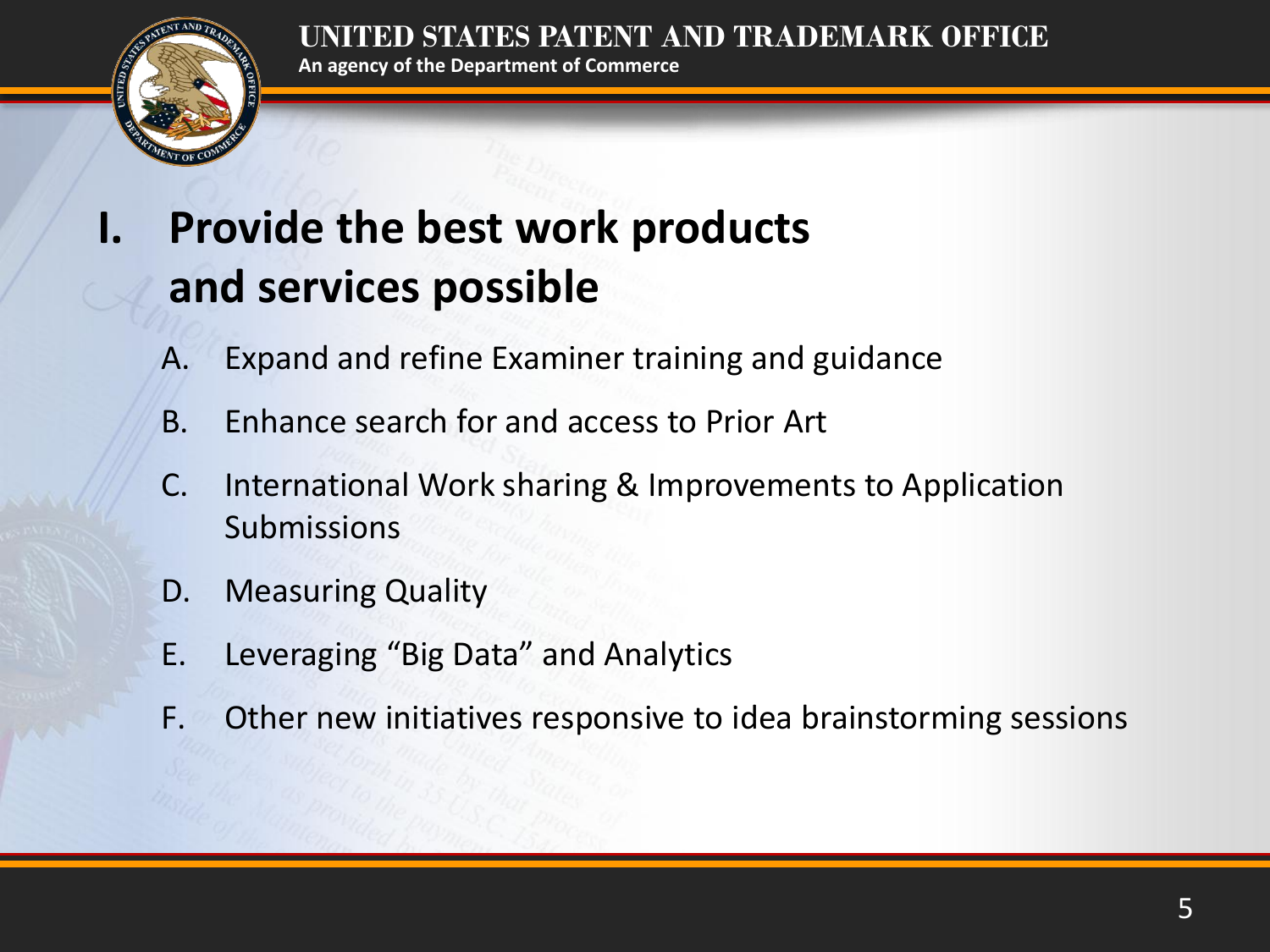

### **II. Improve the customer experience with an emphasis on excellent customer service**

- A. Deliver customer service training to all Patent employees
- B. Explore customer service best practices
- C. Improve handling of customer questions and complaints
- D. Improve customer service support for under-resourced users
- E. Other new initiatives responsive to idea brainstorming sessions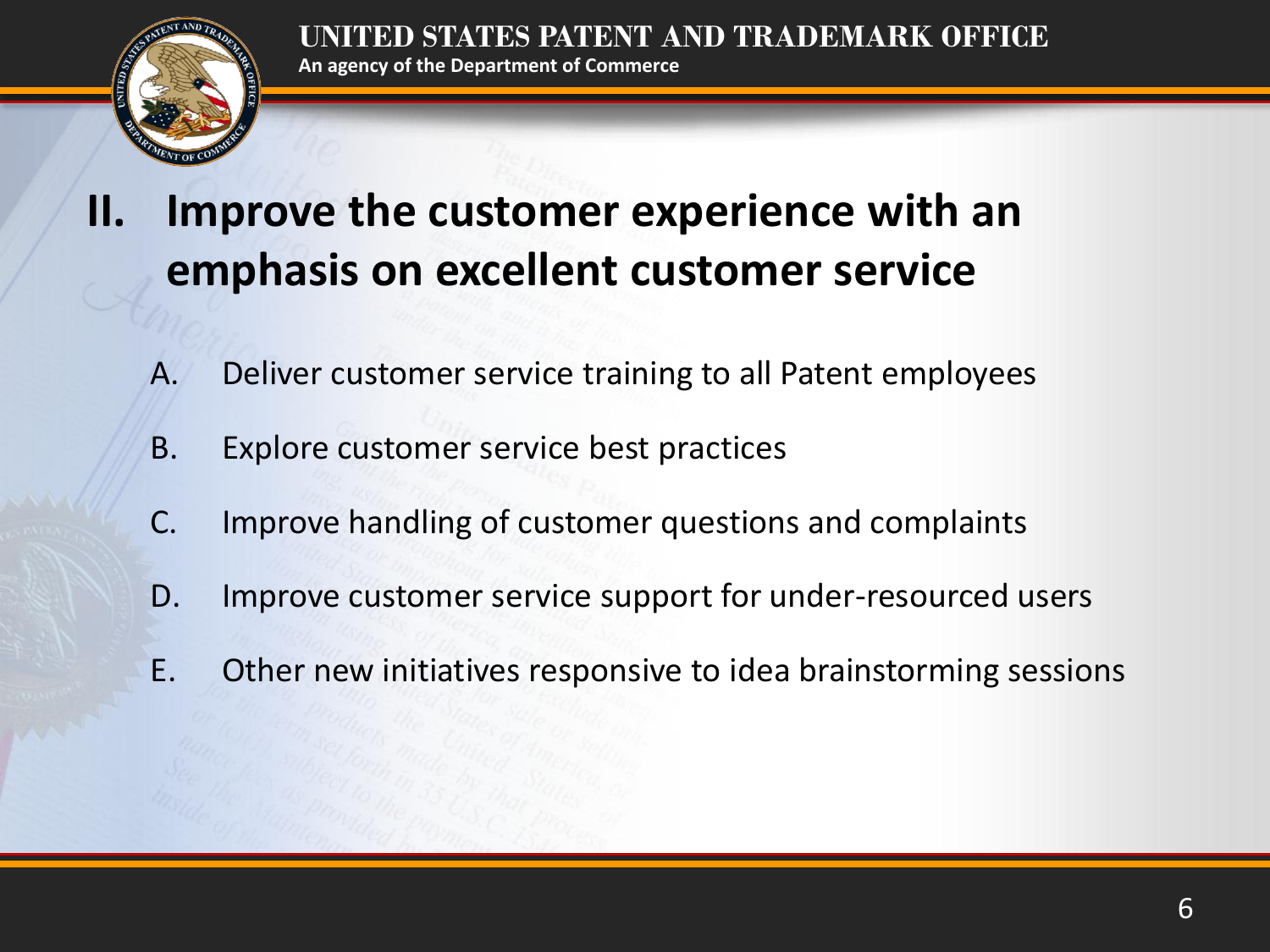

**An agency of the Department of Commerce**

### **III. Increase Education and Outreach to the Public on USPTO Quality**

- A. Hold road shows to educate the public on quality improvement initiatives and seek input on quality measures and systems
- B. Expand stakeholder partnerships/outreach efforts at each of the Satellite Offices
- C. Enhance the USPTO.GOV website to include more quality-related statistics and information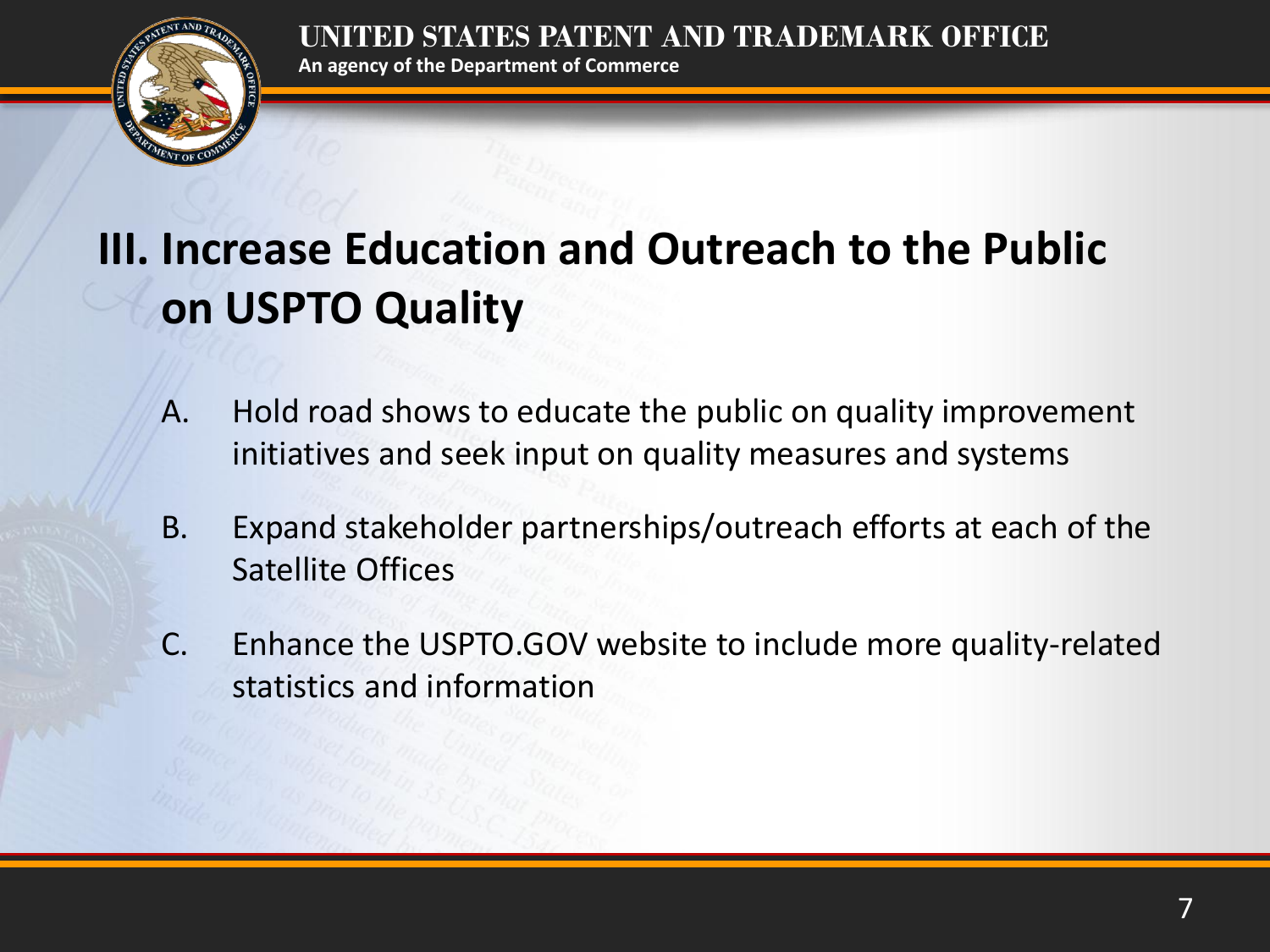**STATES PATENT AND TRADEMARK OFFICE An agency of the Department of Commerce**



## **Opportunities/Outcomes**

#### **Build Confidence in Patent System**

- Improve perception of patent quality
- Customers feel they are treated promptly, fairly, consistently and professionally

#### **Promote Transparency**

• Increase Stakeholders' understanding of both the USPTO and the IP system as a whole

#### **Provide Access to the Patent System**

- Assure the patent system is understood and usable by all inventors
- Stakeholders play an active role in patent quality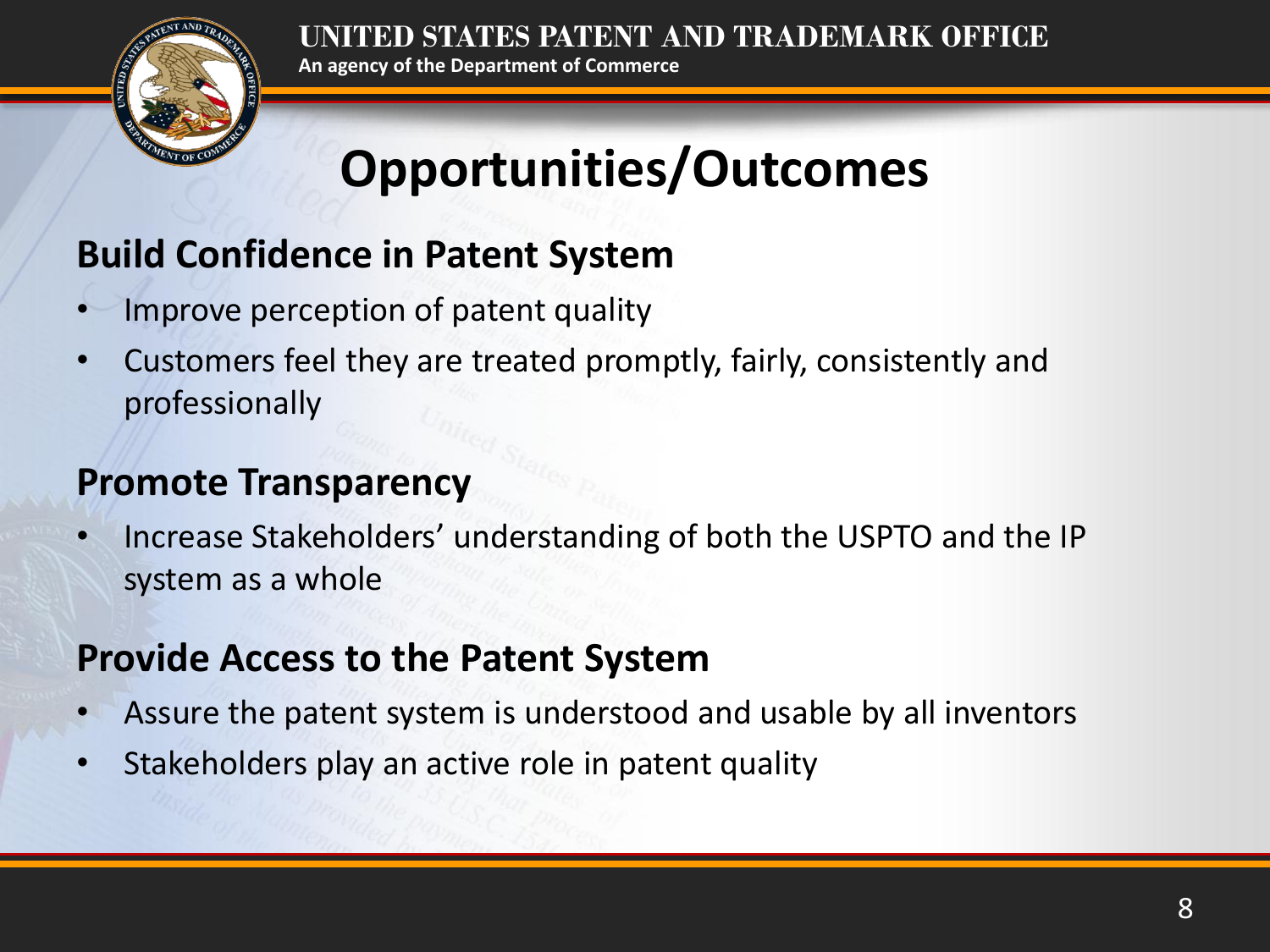

**An agency of the Department of Commerce**

## **Issues**

- Effort has a large scope
- Broadening our perspective on what quality means
- Shifting our approach regarding resources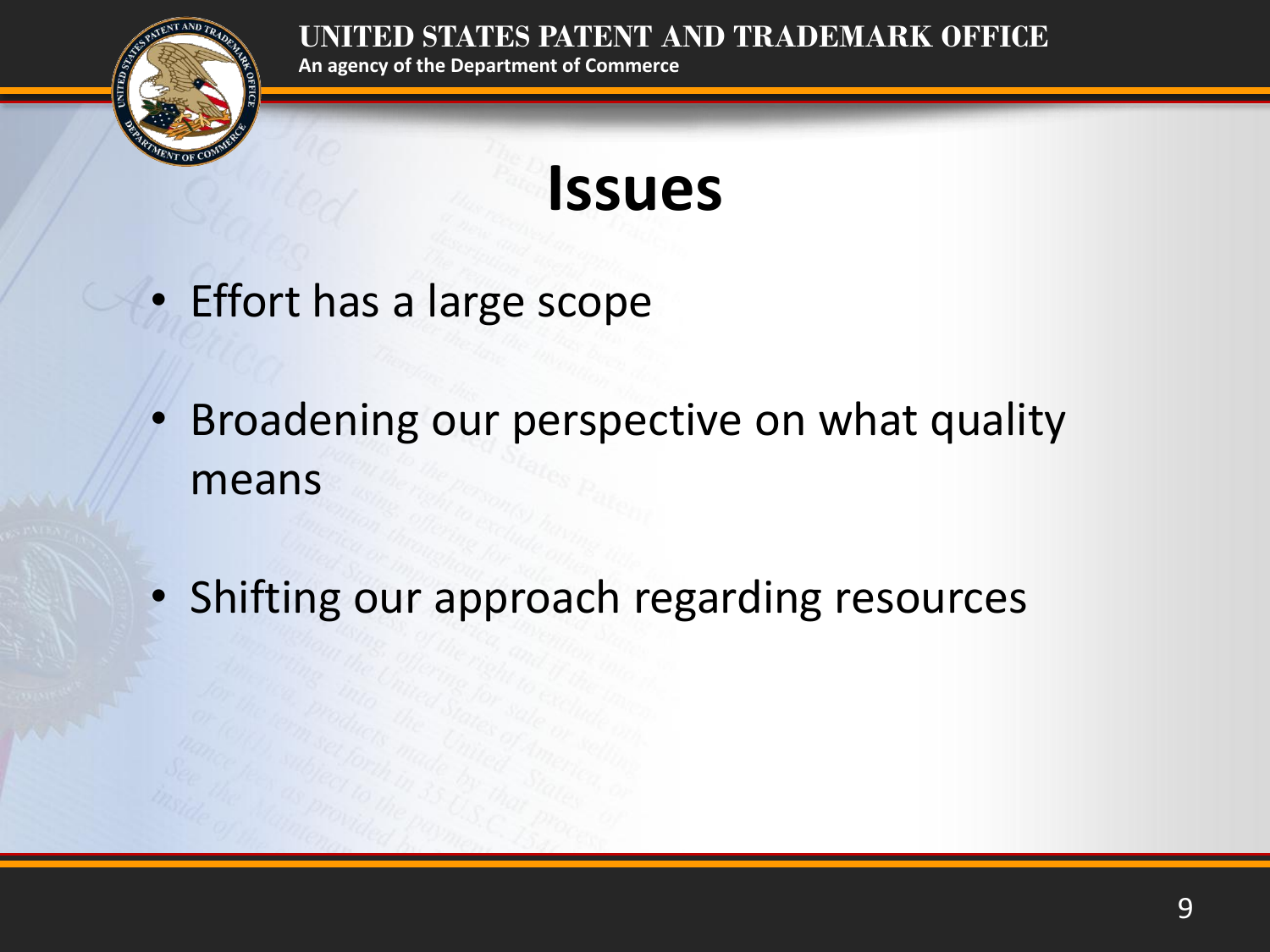

## **Process Plan /Next Steps**

- Step 1 Formulate Scope of Project & Develop Message (June 2014)
- Step 2 Outreach to Employees/Stakeholders with Message (In Progress)
- Step 3 Identify On-going Initiatives and Those Already in the Planning Stage (In Progress)
- Step 4 Outreach to Gather Employees/Stakeholders Input/Ideas (Oct.-Nov.)
- Step 5 Analyze Ideas and Develop New Initiatives
- Step 6 Outreach During Implementation of New Initiatives